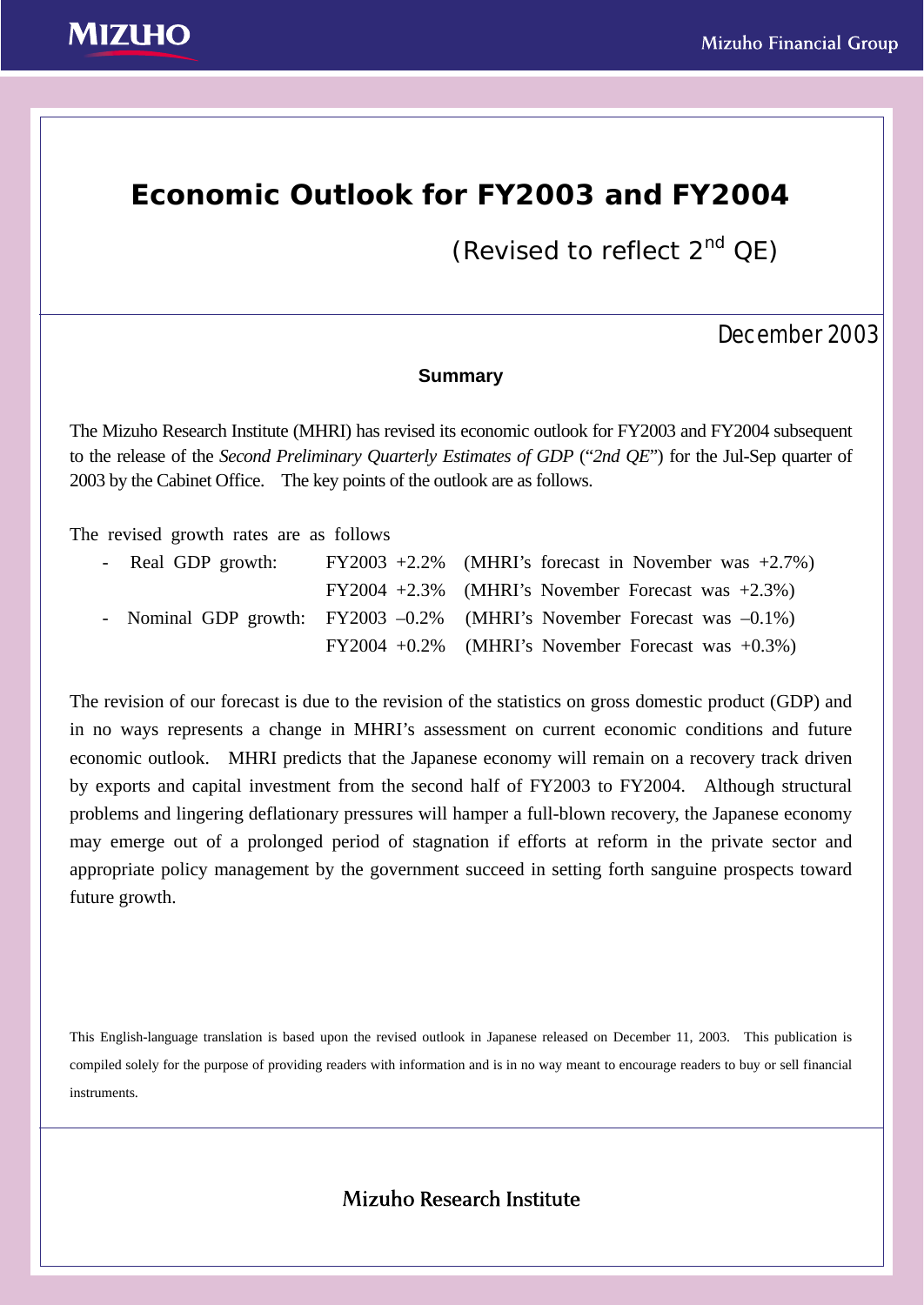### **1. Revision of Japan's GDP statistics**

**Japan's real GDP growth in 2003 was subject to a sharp downward revision. As of the Jul-Sep quarter, the carry-over of GDP growth from FY2002 to FY2003 has contracted from 2.4 % pt to 1.7 % pt.** 

On December 9, 2003, the Cabinet Office released its *Second Preliminary Quarterly Estimates of GDP* ("*2nd QE*") for the Jul-Sep quarter. As a result thereof, Japan's GDP statistics were subject to a major revision since the process involved (1) the revision of the original series (released on December  $4<sup>th</sup>$ ) accompanying (i) the revision of the "revised estimation" of GDP in FY2001 to "final estimation" and (ii) the revision of the preliminary quarterly estimation of GDP in FY2002 to revised estimation and (2) the change in the seasonal adjustment model along with (i) and (ii) above in addition to the routine operation of revising the  $I^{st}$  QE to the  $2^{nd}$  QE<sup>1</sup>.

The rate of real GDP growth in 2003 was downwardly revised as follows, thus subduing the stronger-than-real impression of the GDP figures: Jan-Mar quarter of 2003 (+0.5%  $\rightarrow$  0.4%), Apr-Jun quarter of 2003 (+0.9%  $\rightarrow$  +0.6%), Jul-Sep quarter of 2003 (+0.6%  $\rightarrow$  $+0.3\%$ ) (Chart 1). As a result, the "carry-over" of real GDP growth from FY2002 to FY2003 as of the Jul-Sep quarter of 2003 contracted sharply from  $+2.4\%$  at the time of the  $I^{st}$  QE to  $+1.7\%$ <sup>2</sup>.

#### Chart 1: Real GDP Growth (Quarterly Change)

#### **(1) Real GDP Growth and Degree of Contribution by Major Demand Components**



Note: The bars represent the degree of contribution by each of the components to the rate of real GDP gowth.

Source: Cabinet Office, *Second Preliminary Quarterly Estimates of GDP* .

#### **(2) Revision of Real GDP Growth**



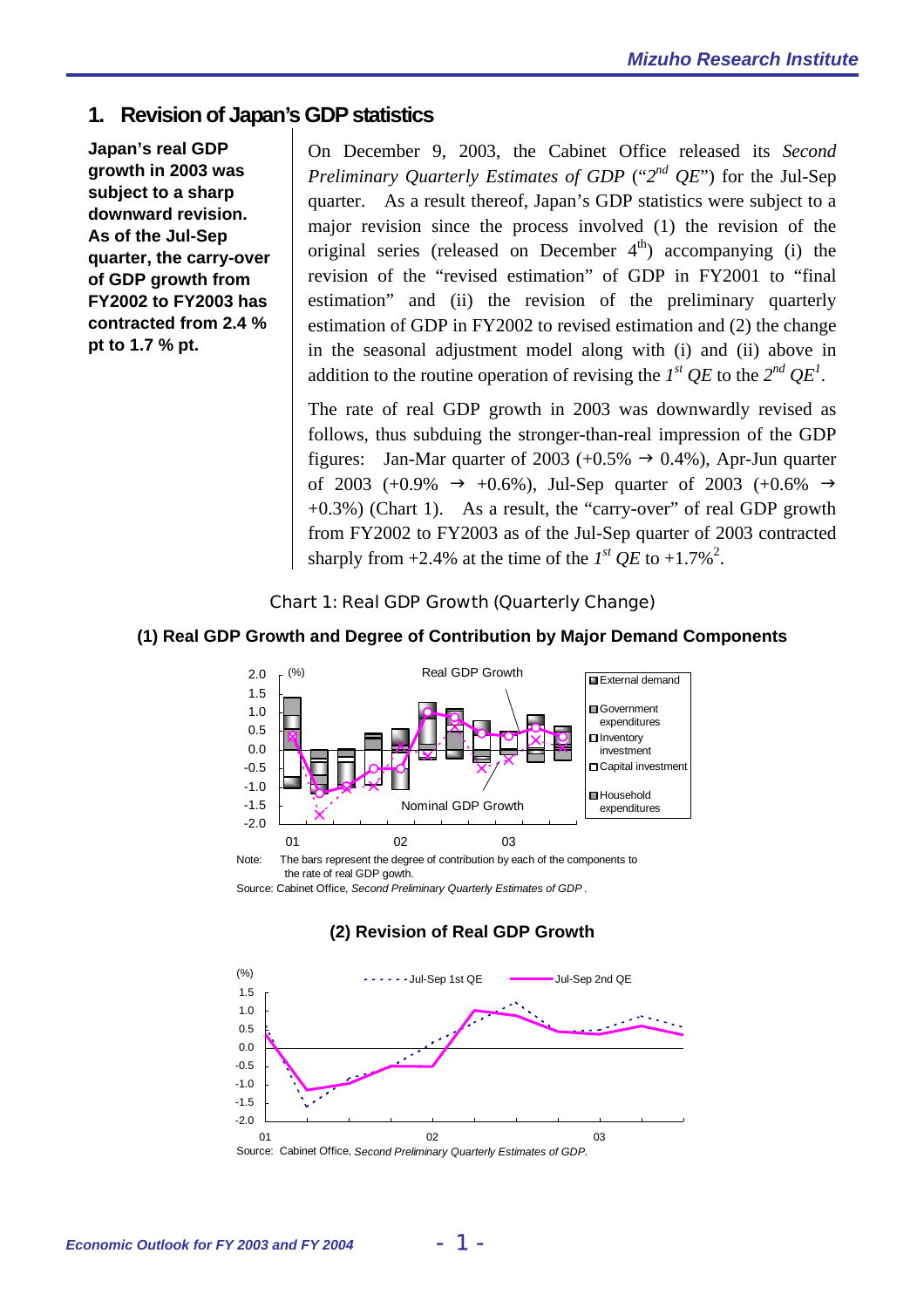**A major upward revision of the capital investment deflator resulted in a steep downward revision of capital investment in real terms** 

The capital investment deflator was upwardly revised along with the release of the revised estimation, thereby resulting in a steep downward revision of real capital investment in particular with respect to the period since 2002 (Chart 2). In the FY2002 revised estimation of GDP, nominal capital investment was revised downward by a mere 1.3% (from –4.5% y-o-y to –5.8%) in contrast to a sharp downward revision by 3.2% (from  $-0.1\%$  to  $-3.3\%$ ) in real terms. According to the Cabinet Office, the upward revision of the capital investment deflator stems from a more precise classification of commodities. Certain equipment categorized under "electronic calculation devices and their parts" – formerly classified under capital investment in the preliminary estimate – are now classified as intermediate input, thus lowering the ratio of these items in capital investment. This in turn lowered the proportion of these commodities – of which significant prices falls are observed – in the deflator, according to the Cabinet Office's explanation.

### Chart 2: A Major Revision Regarding Capital Investment





**(1) Revision of real capital investment (2) Revision of capital investment deflator** 



# **2. Forecast of the Japanese economy in FY2003 and FY2004 (revised)**

**MHRI has downwardly revised its forecast on FY2003 real GDP growth to +2.2%. The forecast on FY2004 is unchanged at +2.3%.** 

MHRI has revised its forecast on Japan's economic growth in FY2003 and FY2004 to reflect a major revision of the GDP statistics by the Cabinet Office (Chart 3). Our forecast on real GDP growth in FY2003 has been downwardly revised to  $+2.2\%$  from  $+2.7\%$  -MHRI's forecast immediately after the *1st QE* in November. The forecast on FY2004 is unchanged from the previous forecast at +2.3%. Despite the weaknesses explained in more detail below, the Japanese economy will most likely remain on a recovery path driven by exports and capital investment from the second half of FY2003 to FY2004. MHRI's forecast on nominal GDP growth now stands at  $-0.2\%$  in FY2003 (MHRI's forecast in November was –0.1%) and +0.2% in FY2004 (November forecast was +0.3%).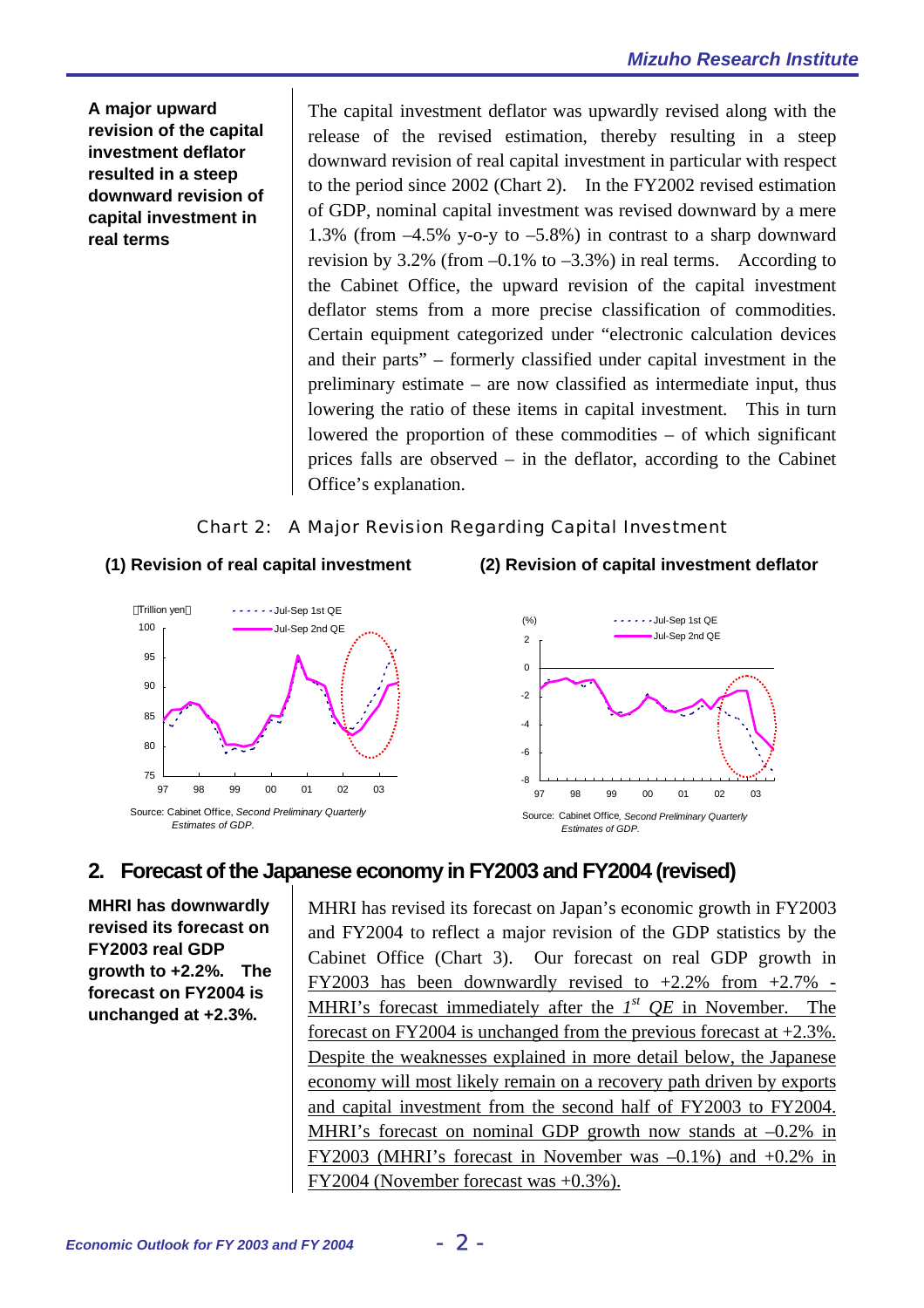|                                        | (%)             |                                |          |        |                       |               |            |               |            |               |                               |  |
|----------------------------------------|-----------------|--------------------------------|----------|--------|-----------------------|---------------|------------|---------------|------------|---------------|-------------------------------|--|
|                                        |                 |                                | FY2002   | FY2003 | <b>FY2004</b>         | <b>FY2003</b> |            | <b>FY2004</b> |            | <b>FY2003</b> | <b>FY2004</b>                 |  |
|                                        |                 |                                |          |        |                       | 1st-half      | 2nd-half   | 1st-half      | 2nd-half   |               | (Contribution) (Contribution) |  |
|                                        |                 |                                | (Actual) |        | (Forecast) (Forecast) | (Actual)      | (Forecast) | (Forecast)    | (Forecast) | (Forecast)    | (Forecast)                    |  |
| GDP (real)                             |                 | 1.2                            | 2.2      | 2.3    | 1.0                   | 1.4           | 1.0        | 1.2           |            |               |                               |  |
|                                        | Domestic demand |                                | 0.4      | 1.6    | 1.8                   | 0.6           | 1.2        | 0.7           | 1.0        | 1.6           | 1.7                           |  |
|                                        |                 | Private sector demand          | 0.5      | 2.6    | 2.5                   | 1.4           | 1.1        | 1.2           | 1.5        | 1.9           | 1.9                           |  |
|                                        |                 | Personal consumption           | 1.0      | 0.6    | 1.2                   | 0.1           | 0.6        | 0.6           | 0.6        | 0.3           | 0.6                           |  |
|                                        |                 | Housing investment             | $-2.1$   | 0.5    | $-1.0$                | 1.1           | 0.8        | $-2.0$        | 1.5        | 0.0           | $-0.0$                        |  |
|                                        |                 | Capital investment             | $-3.3$   | 9.3    | 7.4                   | 5.3           | 3.3        | 3.5           | 4.0        | 1.5           | 1.2                           |  |
|                                        |                 | Public sector demand           | 0.1      | $-1.4$ | $-0.8$                | $-2.0$        | 1.5        | $-1.0$        | $-0.9$     | $-0.3$        | $-0.2$                        |  |
|                                        |                 | Government consumption         | 2.1      | 0.9    | 1.3                   | 0.2           | 1.0        | 0.6           | 0.5        | 0.1           | 0.2                           |  |
|                                        |                 | Public investment              | $-5.0$   | $-8.0$ | $-7.3$                | $-8.1$        | 3.2        | $-5.8$        | $-5.2$     | $-0.5$        | $-0.4$                        |  |
|                                        |                 | Net exports (contribution)     | 0.8      | 0.6    | 0.6                   | 0.4           | 0.2        | 0.3           | 0.2        | 0.6           | 0.6                           |  |
|                                        |                 | Exports                        | 12.0     | 8.0    | 8.8                   | 3.3           | 4.3        | 4.8           | 3.3        | 0.9           | 1.1                           |  |
|                                        |                 | Imports                        | 5.5      | 3.6    | 5.8                   | 0.3           | 3.4        | 3.1           | 1.9        | $-0.3$        | $-0.5$                        |  |
| GDP (nominal)                          |                 | $-0.7$                         | $-0.2$   | 0.2    | 0.2                   | $-0.6$        | 0.7        | $-0.4$        |            |               |                               |  |
| Industrial production                  |                 | 2.8                            | 3.8      | 5.1    | 0.1                   | 5.9           | 1.4        | 1.3           |            |               |                               |  |
| Unemployment rate                      |                 | 5.4                            | 5.3      | 5.0    | 5.3                   | 5.3           | 5.2        | 4.9           |            |               |                               |  |
| Current account balance (trillion yen) |                 | 13.4                           | 15.8     | 18.0   | 8.4                   | 7.4           | 9.2        | 8.8           |            |               |                               |  |
|                                        |                 | as a percentage of nominal GDP | 2.7      | 3.2    | 3.6                   | 3.4           | 3.0        | 3.7           | 3.5        |               |                               |  |
| Corporate goods prices                 |                 | $-1.6$                         | $-0.8$   | $-0.7$ | $-0.9$                | $-0.6$        | $-0.6$     | $-0.8$        |            |               |                               |  |
| Consumer prices                        |                 | $-0.8$                         | $-0.2$   | $-0.3$ | $-0.3$                | 0.0           | $-0.4$     | $-0.3$        |            |               |                               |  |
| Long-term interest rate (%)            |                 | 1.11                           | 1.17     | 1.70   | 0.90                  | 1.45          | 1.60       | 1.80          |            |               |                               |  |
| Nikkei stock average (yen)             |                 |                                | 9,582    | 10,000 | 11,500                | 9,178         | 10,800     | 11,500        | 11,500     |               |                               |  |
| Exchange rate (yen/dollar)             |                 |                                | 121.9    | 113.5  | 107.0                 | 118.0         | 109.1      | 107.0         | 107.0      |               |                               |  |
| Crude oil price (dollar/barrel)        |                 | 29.1                           | 29.5     | 28.5   | 29.6                  | 29.5          | 29.0       | 28.0          |            |               |                               |  |

#### Chart 3: Forecast of the Japanese Economy

Notes: 1. FY = rate of change from the previous year. Half-year term = rate of change from the previous term (excluding the unemployment rate, current account

balance and prices).

2. Half-year corporate goods prices and half-year consumer prices = rate of change over the same period a year ago. Consumer prices = nationwide (excluding perishables).

3. Half-year unemployment rate and half-year current account balance are adjusted for seasonal factors.

4. Crude oil price = nearest term contract for WTI crude futures. The long-term interest rate = newly-issued 10-yr government bonds.

Sources: Cabinet Office, *Annual Report on National Accounts,*

Ministry of Economy, Trade and Industry, *Production, Shipment and Inventory Indexes,*

Ministry of Public Management, Home Affairs, Posts and Telecommunications, *Labor Force Survey, Consumer Price Index,* Bank of Japan, *Balance of Payments Statistics, Corporate Goods Price Index.*





 rate of change), global semiconductor sales ( " ), US ISM manufacturing index ( " ), US manufacturing sector inventories ( " ), US new orders for transportation equipment ( " ) , US new orders for computers and electrical appliances ( " ), US automotive inventories of Japanese automakers - inverse number ( " ), effective exchange rate - inverse number (12-month rate of change).

Sources: Bank of Japan, OECD, US Department of Commerce, World Semiconductor Trade Statistics, Automotive New s.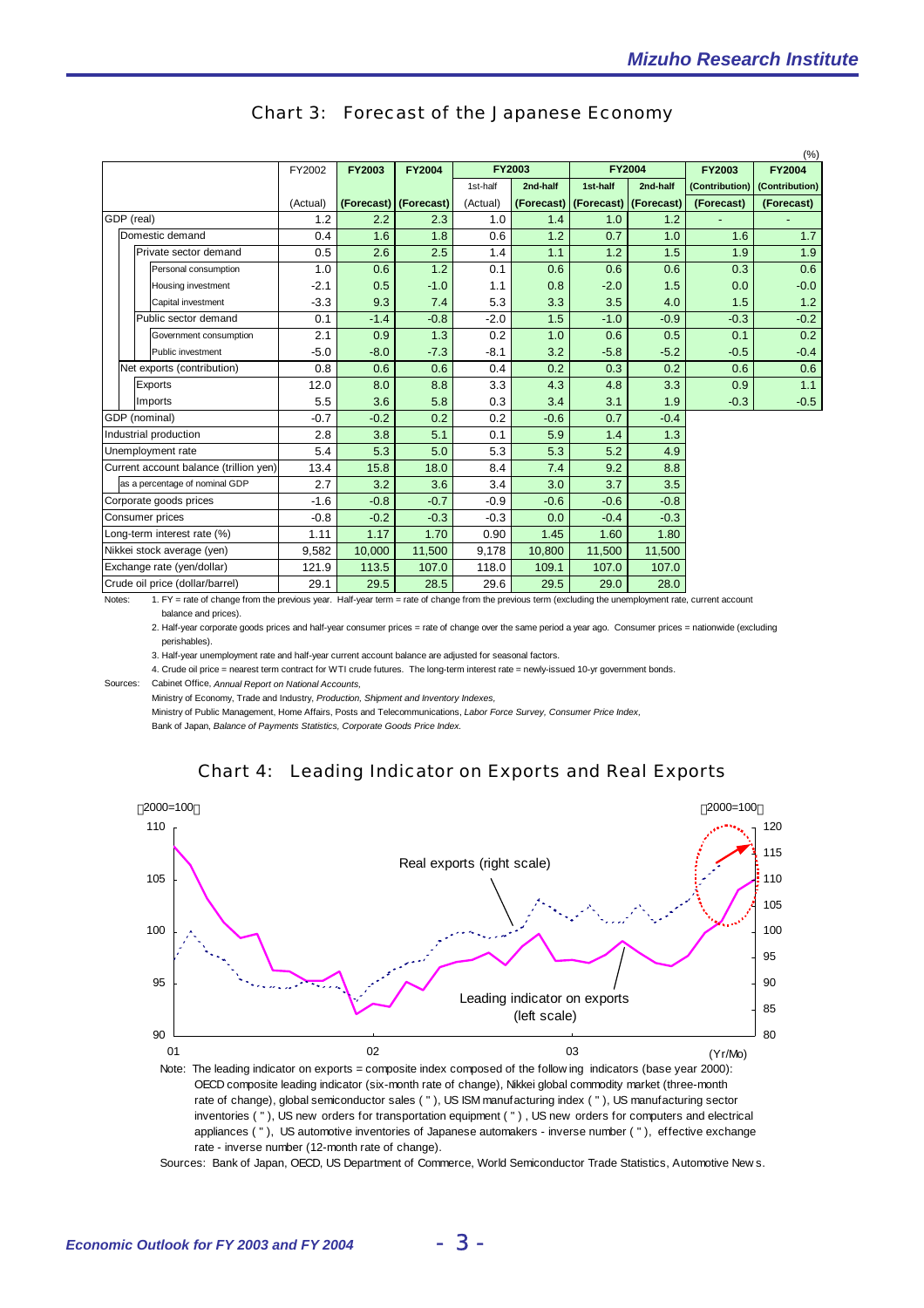**Japan will remain on a gradual recovery driven by exports and capital investment** 

**FY2004 will serve as a decisive test on whether the current upturn of the economy will develop into a full-blown economic recovery** 

The downward revision with respect to FY2003 reflects the revision of GDP statistics up to the first half of FY2003 and does not represent a change in MHRI's assessment on current economic conditions and future economic outlook. Leading indicators on exports provide us with reasons to believe that exports will remain on an uptrend (Chart 4). Turning to capital investment, leading indicators such as machine tool orders (domestic demand) and machinery orders presage the strong growth of capital investment in the second half of FY2003. We are inclined to believe that the economy will continue to recover, powered by exports and capital investment.

The current recovery of the Japanese economy is subject to various weaknesses. First of all, the current recovery is still dependent on external demand. Therefore, there is a potential risk that a loss of momentum of the overseas economies or a sharp appreciation of the yen would trigger a slowdown of exports and lead directly to the deceleration of the entire Japanese economy. The second risk factor is that the current recovery of the Japanese economy is limited to large manufacturers and that the waves of demand have not yet rippled through to non-manufacturers and small and medium enterprises. Thirdly, the deflation of asset prices (a plunge in land and stock prices) and the deflation of general prices (a fall in product prices) are still negatively affecting the Japanese economy. Finally, Japan's declining birthrate and aging population may be a drag upon the recovery of demand in the household sector. Depending upon the course of debate on pension and tax system reform, there is a risk that the rise of concerns regarding the future will dampen household spending incentives. In the light of these downside risks, it is difficult to conclude that the current upturn of the economy will lead directly to a full-blown recovery.

Even so, it is also true that the maintenance of the current upturn will alleviate the negative pressures stemming from these structural problems and provide economic entities with more confidence toward future growth expectations. Although there is no room for unabashed optimism, the current upturn may lead Japan out of its prolonged slump if efforts at reform in the private sector and appropriate policy management (including a vision on the future) by the government succeed in setting forth sanguine prospects toward future growth. FY2004 will serve as a decisive test on the medium-term recovery of the Japanese economy.